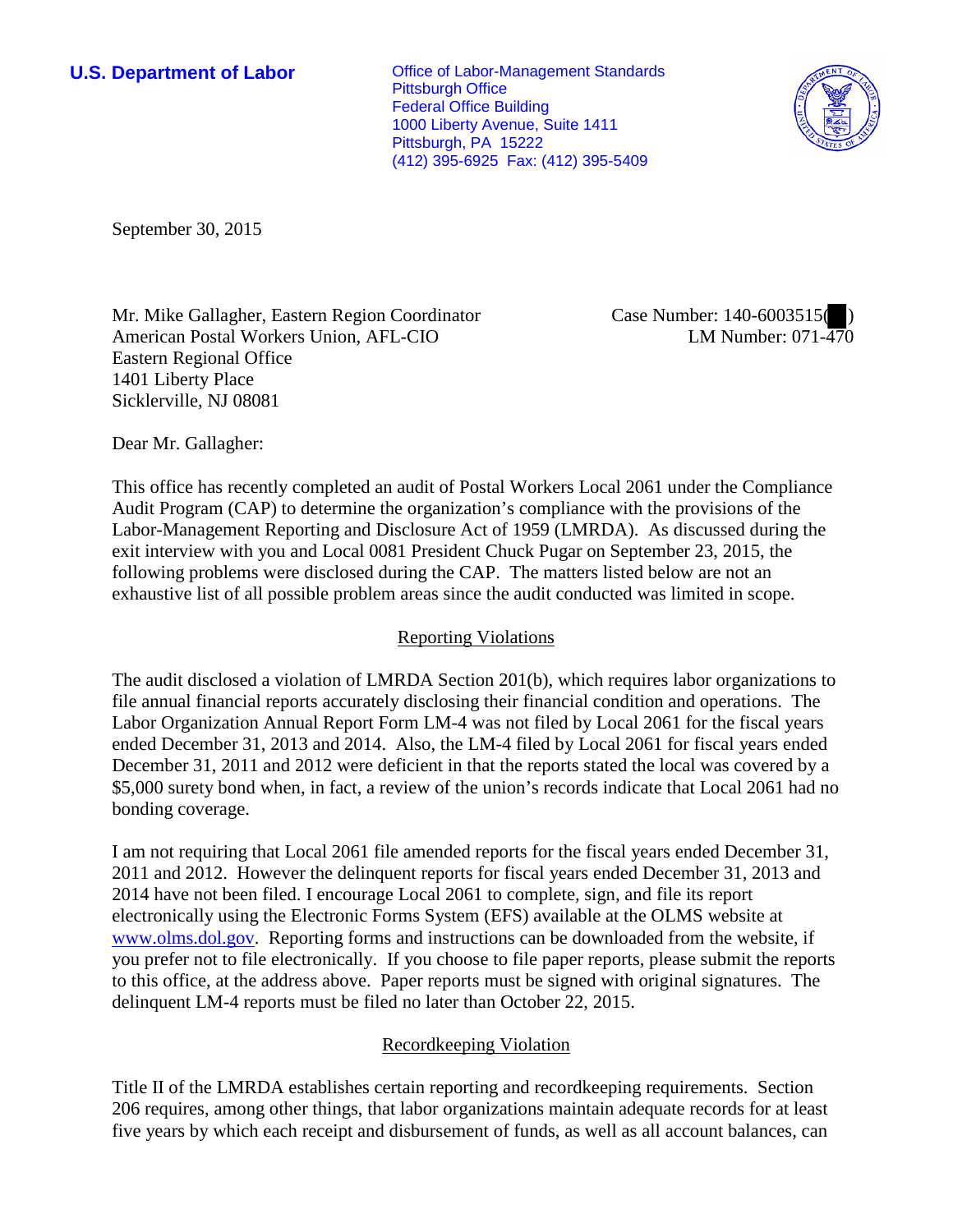be verified, explained, and clarified. As a general rule, labor organizations must maintain all records used or received in the course of union business.

For disbursements, this includes not only original bills, invoices, receipts, vouchers, and applicable resolutions, but also documentation showing the nature of the union business requiring the disbursement, the goods or services received, and the identity of the recipient(s) of the goods or services. In most instances, this documentation requirement can be satisfied with a sufficiently descriptive expense receipt or invoice. If an expense receipt is not sufficiently descriptive, a union officer or employee should write a note on it providing the additional information. For money it receives, the labor organization must keep at least one record showing the date, amount, purpose, and source of that money. The labor organization must also retain bank records for all accounts.

The audit of Local 2061's 2013 records revealed the following recordkeeping violation:

General Disbursements

Local 2061 did not retain adequate documentation for reimbursed expenses and payments to third party vendors. There was at least \$466.80 in disbursements for the fiscal year without supporting documentation.

As noted above, labor organizations must retain original receipts, bills, and vouchers for all disbursements. The president and treasurer (or corresponding principal officers) of your union, who are required to sign your union's LM report, are responsible for properly maintaining union records.

Based on your assurance that Local 2061 is being merged into Local 0081, OLMS will take no further enforcement action at this time regarding the above violations.

I understand that as of September 22, 2015, the Local 2061 members voted to merge with Local 0081 and that there are at least two more steps which need to take place to complete the merger. I ask that the members of Local 2061 be apprised of the steps taken and completed regarding the merger so that their rights as union members are secure.

I want to extend my personal appreciation to Postal Workers Local 2061, Local 0081, and to you for the cooperation and courtesy extended during this compliance audit. I strongly recommend that you make sure this letter and the compliance assistance materials provided to you are passed on to future officers. If we can provide any additional assistance, please do not hesitate to call.

Sincerely,